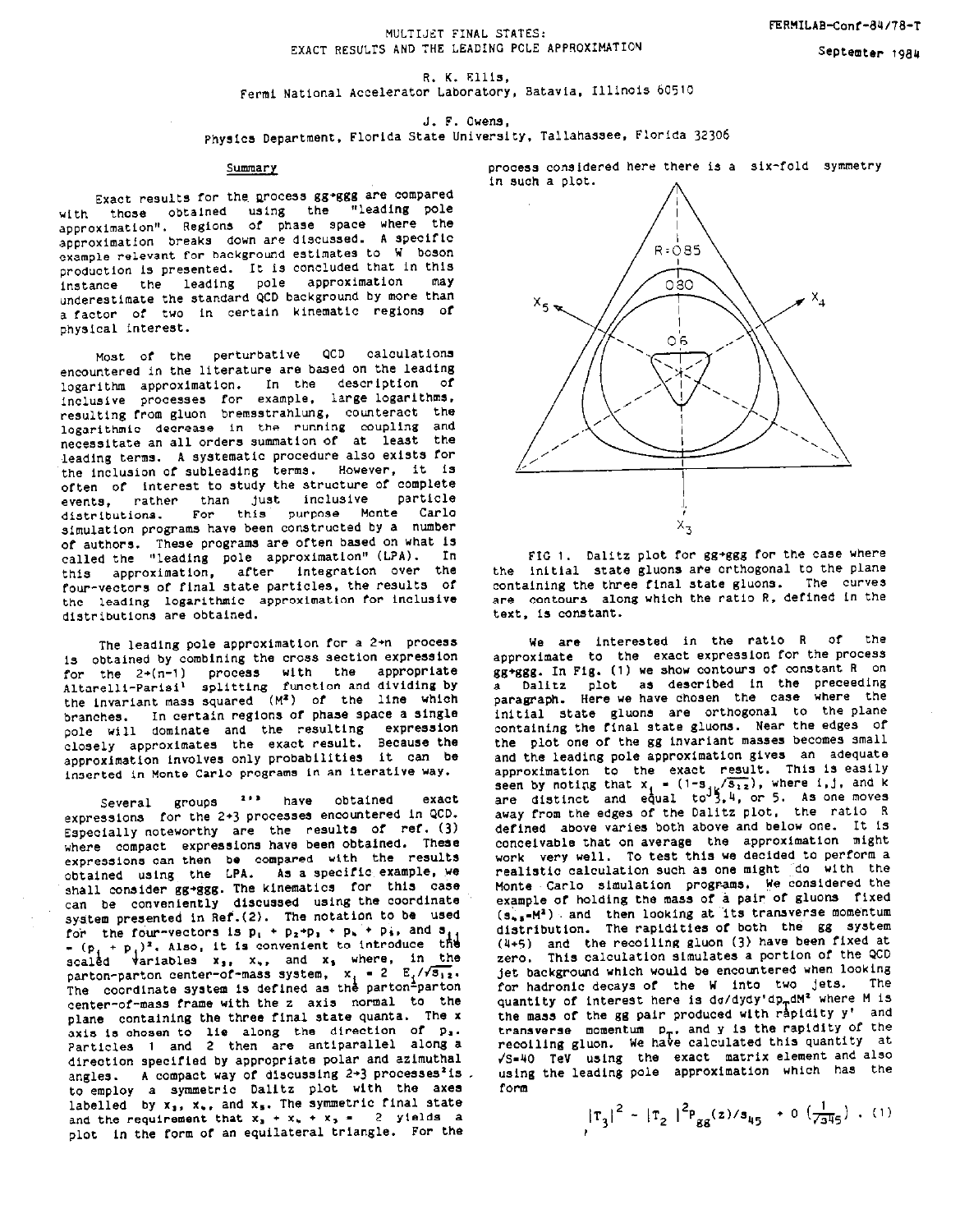The exact results for the  $2+3$  and  $2+2$  subprocesses can be found in Refs. (3) and (4), respectively, and the  $\text{splitting function}$   $\mathsf{P_{\_s}(z)}$  can be found in Ref. (1). The variable z has beefigchosen as

$$
z = (s_{14} + s_{24})/s_{12} \tag{2}
$$

but any other definition which had the same  $s_{+s}$ +0 limit would be acceptable. This ambiguity in the definition of z is always present in the LPA. A comparison of the exact results with those given by eqs. (1) and (2) shows that the corrections to the LPA are  $0(1/\sqrt{s_{+5}})$ . The ratio of the approximate to the exact results, R, is shown in Fig. (2) for M-82 and 500 Gev/c<sup>2</sup>. For the case of the leading pole approximation we have retained only the pole terms in  $M^2$ , i.e., we have not included pole terms<br>corresponding to initial state bremsstrahlung. corresponding to initial Therefore, this comparison follows the same algorithm as is used in ISAJET, one of the more widely used nonte Carlo simulation programs. To eliminate regions where two of the gluons become parallel or one of them becomes soft in the overall hadron-hadron center-of-mass system, a number of cuts have been imposed. These cuts require that each of the final state gluons have a momentum greater than 10 GeV/c in the hadron-hadron center-of-mass system and that each gluon be 0.5 radians away from the others and from the beam-beam axis. These requirements are typical of the cuts that would be used in a real experiment.



FIG 2. The ratio R of the leading pole and exact results for the calculation discussed in the text. Curves for two values of M are shown.

The results for the ratio R shown in Fig. (2) indicate that at sufficiently high  $p_T$  the leading pole approximation is indeed very good. Tn this region OP  $p_{\text{phase}}$  space the pole in  $M^2$  dominates because the gg invariant mass is the smallest of the possible invariant sub-energies  $s_{i,j}$ . However, as one goes to<br>lower values of  $p_{\text{m}}$  at fixed M or to higher values of M<br>at fixed  $p_{\text{m}}$  the approximation becomes worse and the true answer is underestimated by a factor of two or more.

The preceeding discussion has shown that there are kinematic regions in which the leading pole approximation breaks down and that a factor of two or more difference in comparison with the exact results is not uncommon. The Monte Carlo programs as currently formulated may provide a useful means for

obtaining estimates of qualitative features of event structures. However, when one is searching for precise quantitative features the above lesson must be remembered. As a general rule, it would seem advisable to include in the Monte Carlo programs as much of the exact results as are known, thereby minimizing the use of approximation wherever possible.

## REFERENCES

- 1. G. Altarelli and G. Parisi, Nucl. Phys. B126 , 298 (1977).
- 2. T. Gottschalk, E. Monsay, and D. Siver Phys. Rev D21, 1799 (1980).
- 3. F. A. Berends et al., Phys. Lett. 103B , 124 (1981).
- 4. B. L. Combridge et al.. Phys. Lett. 70B , 234 (1977).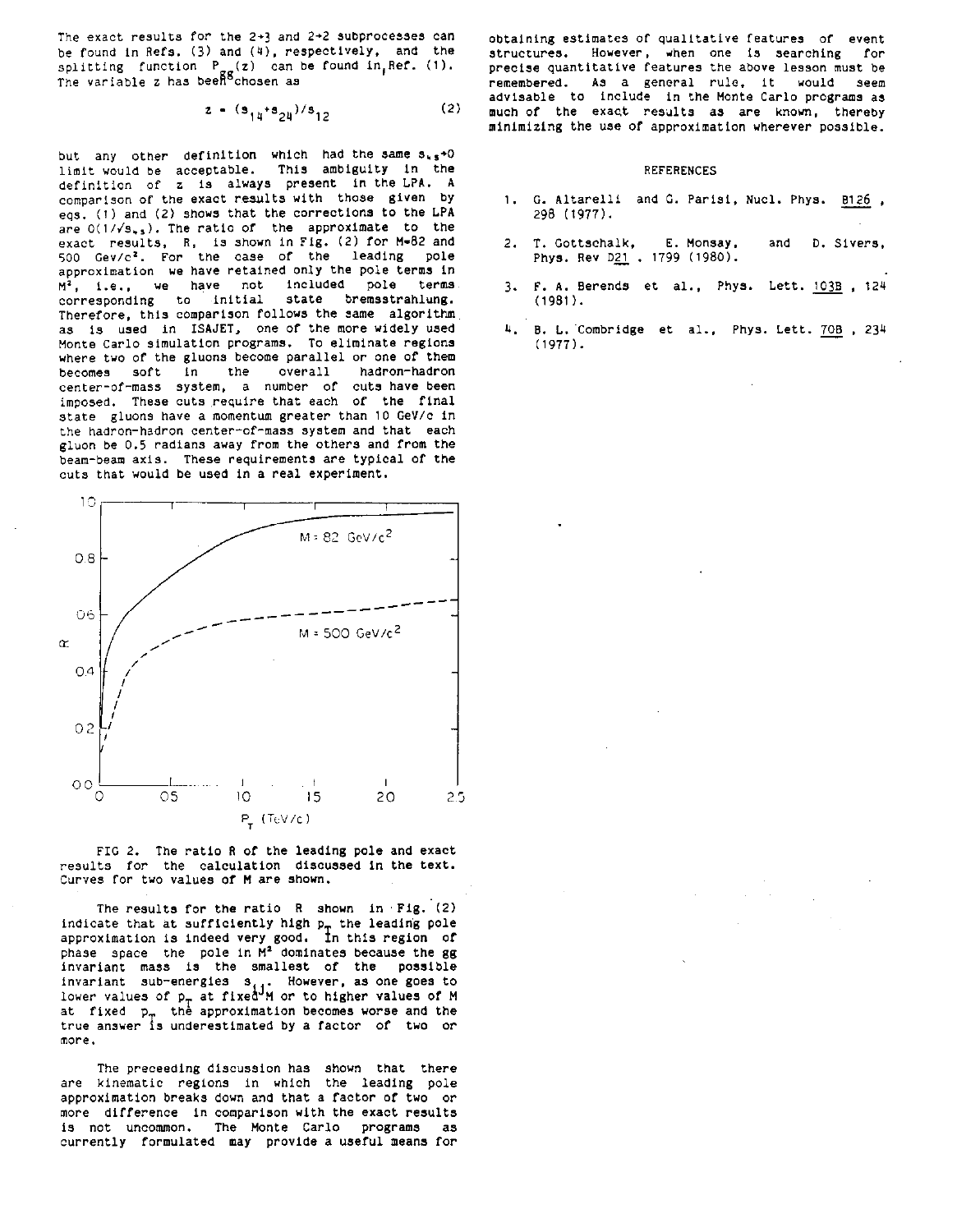